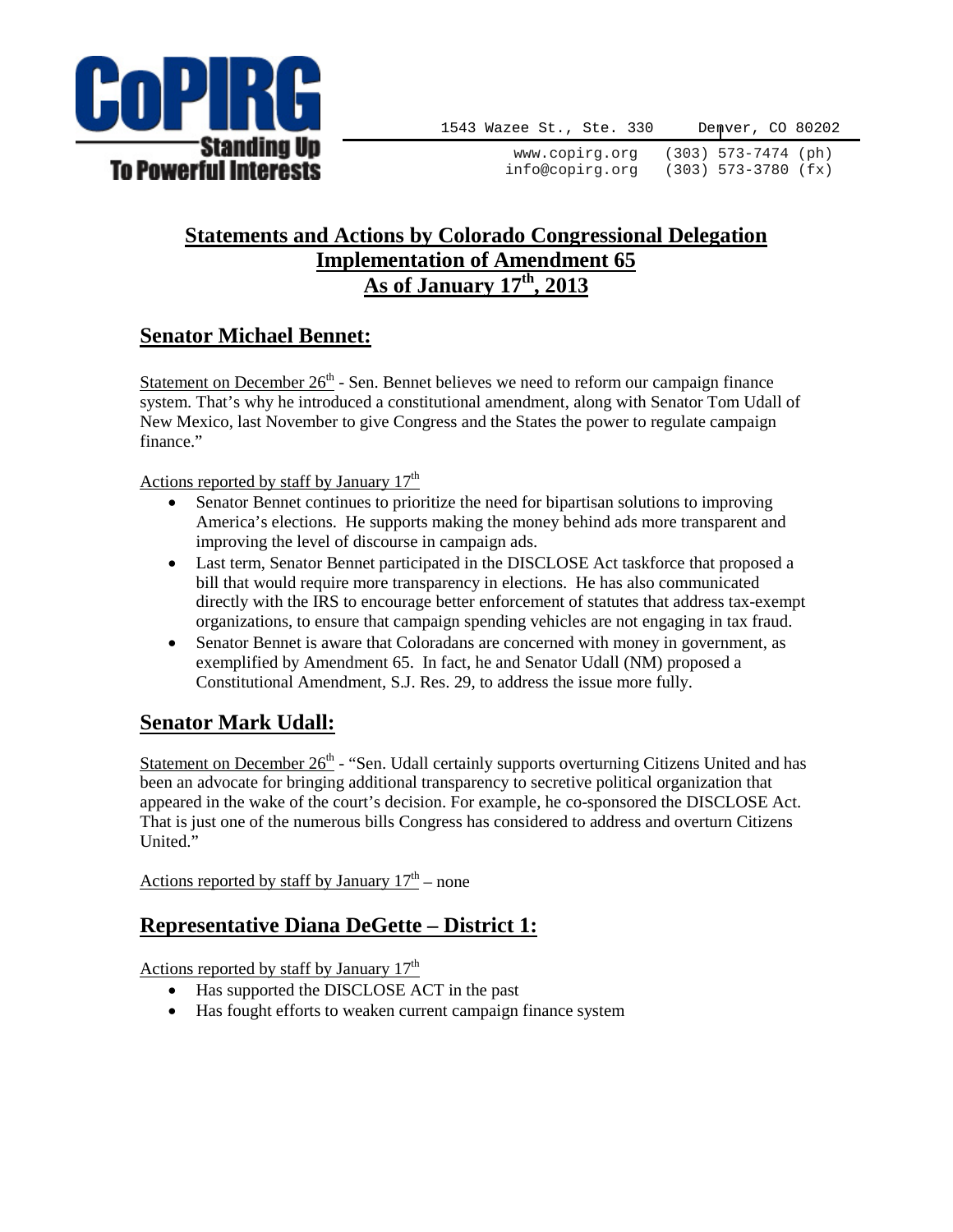# **Representative Jared Polis – District 2:**

Statement on December  $26<sup>th</sup>$  - "I have long supported campaign finance reform to reduce the influence of special interests in politics, including legislation such as the DISCLOSE Act, the Fair Elections Now Act and the Grassroots Democracy Act … I will look closely at proposals that would overturn the wrongly decided Citizens United decision and weigh their ability to reduce the influence of special interests in our elections while also protecting our cherished right to free speech."

Actions reported by staff by January  $17<sup>th</sup>$ :

- Congressman Polis is a supporter of the DISCLOSE Act and cosponsored it last Congress.
- Congressman Polis is an original cosponsor of the trio of campaign finance bills introduced last week in the U.S. House of Representatives. He is the only member of the Colorado House delegation to cosponsor any of them. These bills intend to reduce the influence of big money in campaigns :
	- o **Grassroots Democracy Act -** The Grassroots Democracy Act (H.R. 268), sponsored by Rep. John Sarbanes (D-MD), would establish a multiple matching, tiered system of public campaign financing. The legislation would update and expand on the Fair Elections Now Act (FENA) by pairing the matching system with a tax credit and the creation of a people's fund to deliver a more comprehensive package of reforms. This bill would provide a 5:1 match on grassroots donations if they reject PAC money, and a 10:1 match for those who only accept grassroots donations; provides a proportional match based on the candidate's level of grassroots support; and would provide a \$50 tax credit/voucher (Title I) available to all voters, opening up new donor populations for participating candidates to court.
	- o **Empowering Citizens Act -** The Empowering Citizens Act (H.R. 270), sponsored by Rep. David Price (D-NC) and Rep. Chris Van Hollen (D-MD), would match small individual contributions at a 5-to-1 ratio with public funds; eliminate candidate-specific Super PACs; strengthen the rules on outside groups' coordination with candidates; prohibit candidates from fundraising for Super PACs; and allow candidates and national parties to respond to outside spending by Super PACs and other groups by permitting parties to make unlimited coordinated expenditures from funds raised in small contributions. The bill has 12 cosponsors.
	- o **Fair Elections Now Act (FENA) -** The Fair Elections Now Act (FENA) (H.R. 269), sponsored by Rep. John Yarmuth (D-KY), would provide matching payments to candidates for certain small dollar contributions; establish contribution, expenditure, and fundraising requirements; establish the Fair Elections Fund and a Fair Elections Oversight Board; provide civil penalties for violation of contribution and expenditure requirements; and transfer of a portion of collected civil money penalties into the Fair Elections Fund. It would prohibit use of contributions by a participating candidate for any purposes other than an election campaign and establishment of joint fundraising committees with any political committee other than a candidate's authorized committee. It would also limit coordinated expenditures by political party committees with participating candidates.

### **Representative Scott Tipton – District 3:**

Statement on December  $26<sup>th</sup>$  – "While Congressman Tipton empathizes with the decision of Colorado voters and shares some of the same frustrations with campaign finance, the Supreme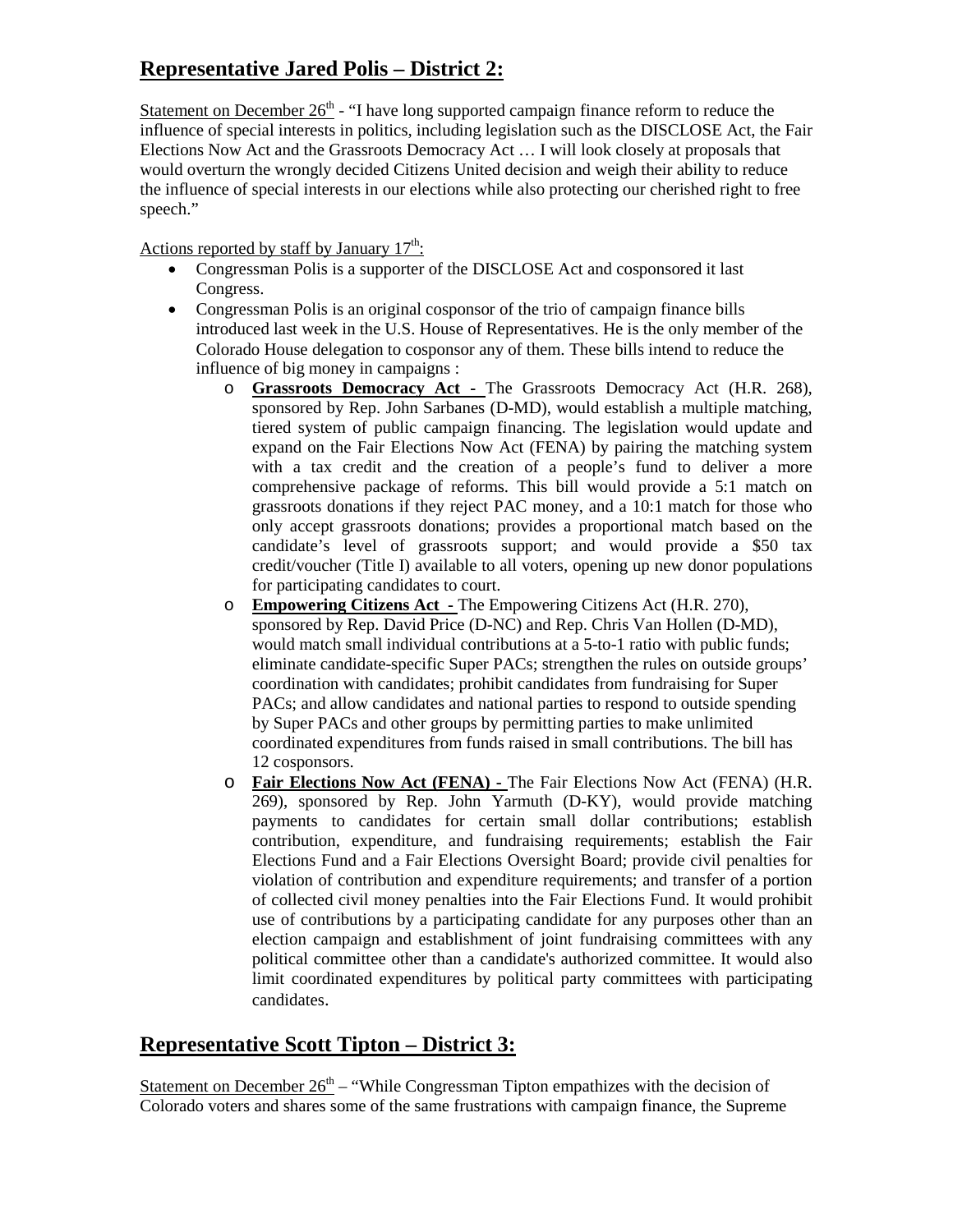Court has already settled the matter by defining freedom of speech to include corporations and unions, allowing them to make campaign contributions."

Actions reported by staff by January  $17<sup>th</sup>$ 

- The Congressman is not on the committees that oversee these issues and at this point is not planning on introducing anything.
- He is waiting to take a position on these bills.

## **Representative Cory Gardner – District 4:**

Statement on December  $26<sup>th</sup>$  - "I completely understand why the American people are frustrated with our current campaign finance system. It lacks transparency and accountability. Any fix that Congress looks at must not restrict speech."

Actions reported by staff by January  $17<sup>th</sup>$  - none

### **Representative Doug Lamborn – District 5:**

Statement on December  $26<sup>th</sup>$  - "Corporations and unions are entitled to the same freedom as individuals to speak out, especially when the government has the power to tax, regulate, and even destroy them."

Actions reported by staff by January  $17<sup>th</sup>$ 

• "I respect the views of Colorado voters on campaign finance. However, this issue has been settled by the courts and I am not inclined to introduce or support legislation attempting to limit freedom of speech as the Supreme Court has defined it. I believe that corporations and unions are entitled to the same freedom as individuals to speak out, especially when the government has the power to tax, regulate, and even destroy them."

### **Representative Mike Coffman – District 6:**

Actions reported by staff by January  $17<sup>th</sup>$  - none

#### **Representative Ed Perlmutter – District 7:**

Statement on December  $26<sup>th</sup>$  - The 2010 and 2012 elections demonstrated how outside groups will spend millions of dollars without disclosing their donors or their interests. That's wrong, and it's time to take action."

Actions reported by staff by January  $17<sup>th</sup>$ :

- Since passage of Amendment 65 in Colorado, Rep. Perlmutter signed on as a cosponsor of H.J. Res. 90 from Rep. Ted Deutch of Florida and H.J. Res. 88 from Rep. Jim McGovern of Massachusetts during the 112th Congress. Both of these proposed Constitutional Amendments would overturn parts of the *Citizens United* decision regarding corporations spending money in elections and the unlimited raising and spending of money in elections.
	- o HJRes 90 is an amendment to the US Constitution that says Congress and the States have the authority to regulate campaign spending. The Supreme Court's ruling in *Citizens United* in part indicated Congressional or state efforts to regulate campaign contributions and expenditures may violate free speech. This amendment ensures Congress and states have the authority to enact reasonable